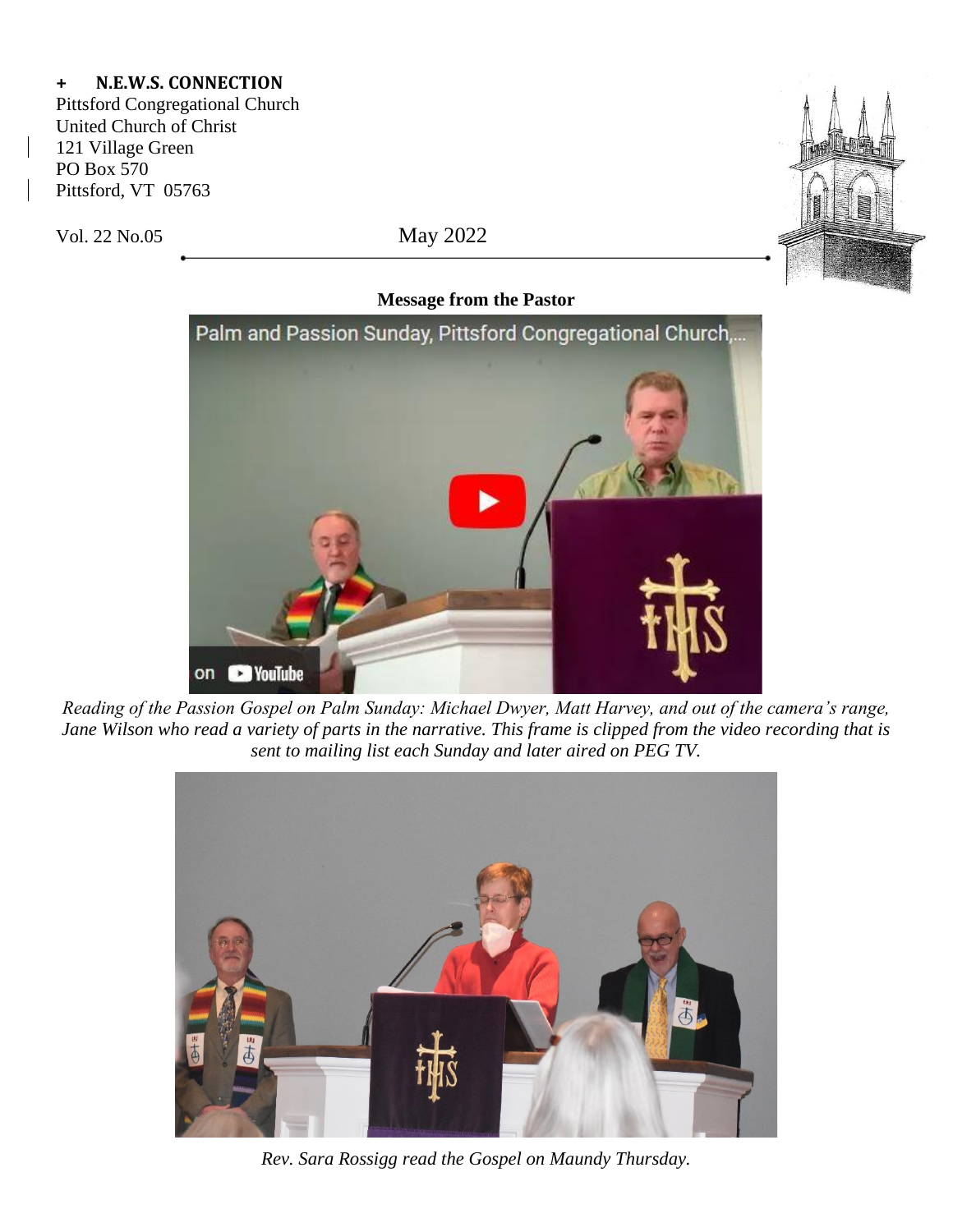

*View from the balcony as the team places Memorial flowers for Easter*

We truly experienced the fullness of Holy Week this year from the procession with palms and reading of the Passion Gospel on Palm Sunday, the combined congregations of Brandon, Pittsford, and Proctor on Maundy Thursday, the quiet meditation of Good Friday's Way of the Cross, and to the joyful celebration of Easter. Our Easter choral quintet promises to grow and sing again soon!

The leading question of my Easter homily: What is the pull that brings us to church on Easter? With upwards of seventy people in the pews, it FELT like Easter. From the pulpit and looking outward over the worshippers, it moved me deeply to see so many people, to hear the responses to the prayers, and to watch the faces of people as they were singing. That experience of worshipping together continues to fill me with hope for our future. Looking forward, let us keep some of the energy of "the pull" of Easter with us on every Sunday. Come back; pray with us; sing with us. Give thanks for our many blessings. Never take for granted the freedom we possess to gather safely as a Resurrection people. On Orthodox Easter, April 24, how could we not be moved by news images of families throughout Ukraine attempting to celebrate Easter in the streets for fear that their churches would be shelled?

On Sunday, May 15, we plan to welcome new members into the fold. As did we last fall, when we welcomed Lucinda and Michael Scanlan, and Carol Bailey Leigh, they reaffirmed their baptismal promises during the service. Such an important step has been part of an ongoing conversations with me, our deacons, and membersin-waiting. Please see me if you are ready and willing on this designated Sunday. We need each other's gifts to complement our own.

One of our UCC brochures effectively addresses the question: *What are the responsibilities of church members?*

**First, that you make a genuine commitment to Christian faith and life, and seek those experiences that will help you grow in faith and the practice of it.**

**Second, that you participate regularly in worship, the center of a congregation's life.**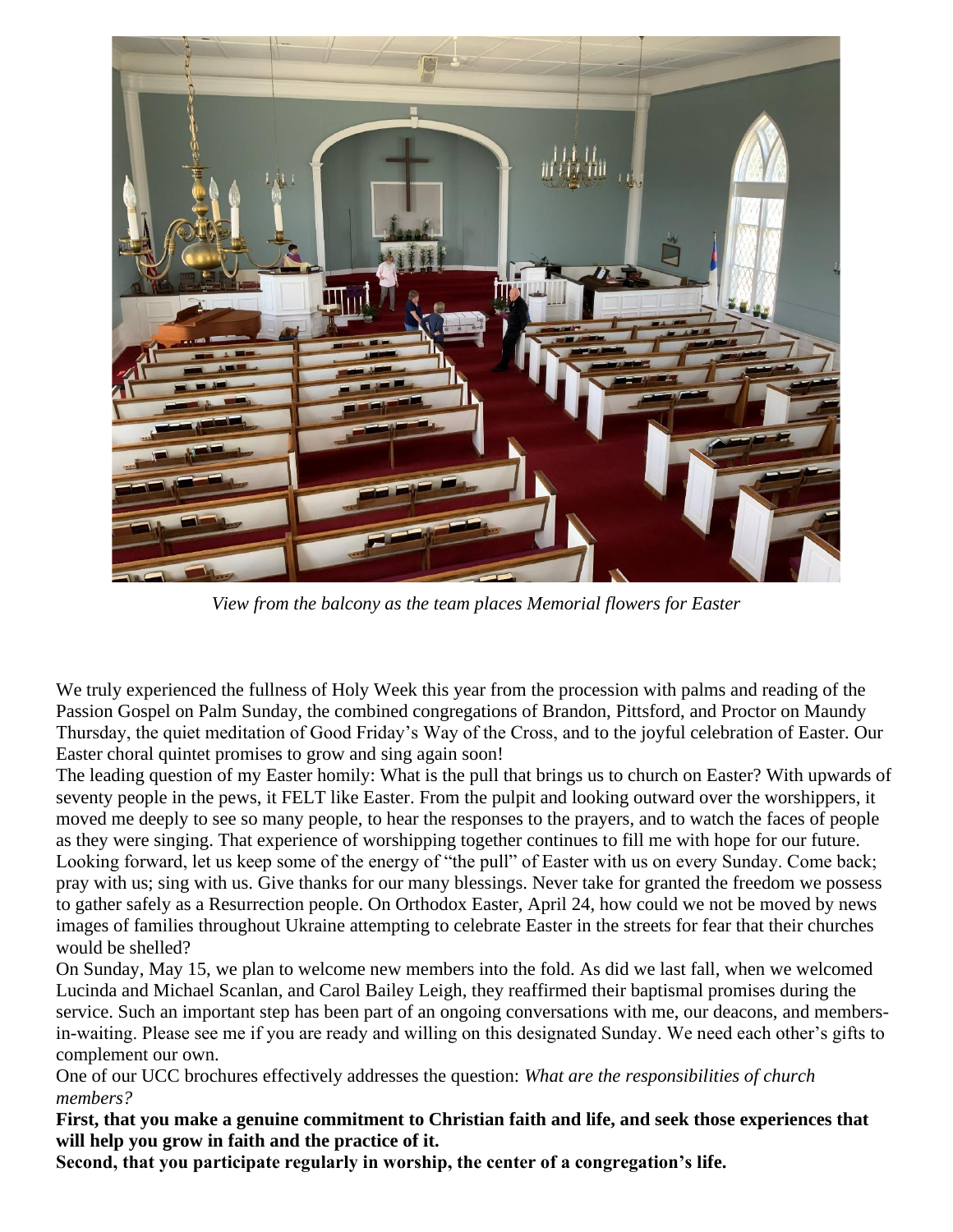**Third, that you make a point to be an informed member who takes part in congregational meetings and decision making.**

**Fourth, that you support the church financially, by committing a portion of your income to the work of the work.**

**And finally, that you seek to build relationships with others in the congregation through conversation, small groups, retreats, or similar opportunities.** Fill those pews!

Yours in faith,

Michael F. Dwyer, Pastor